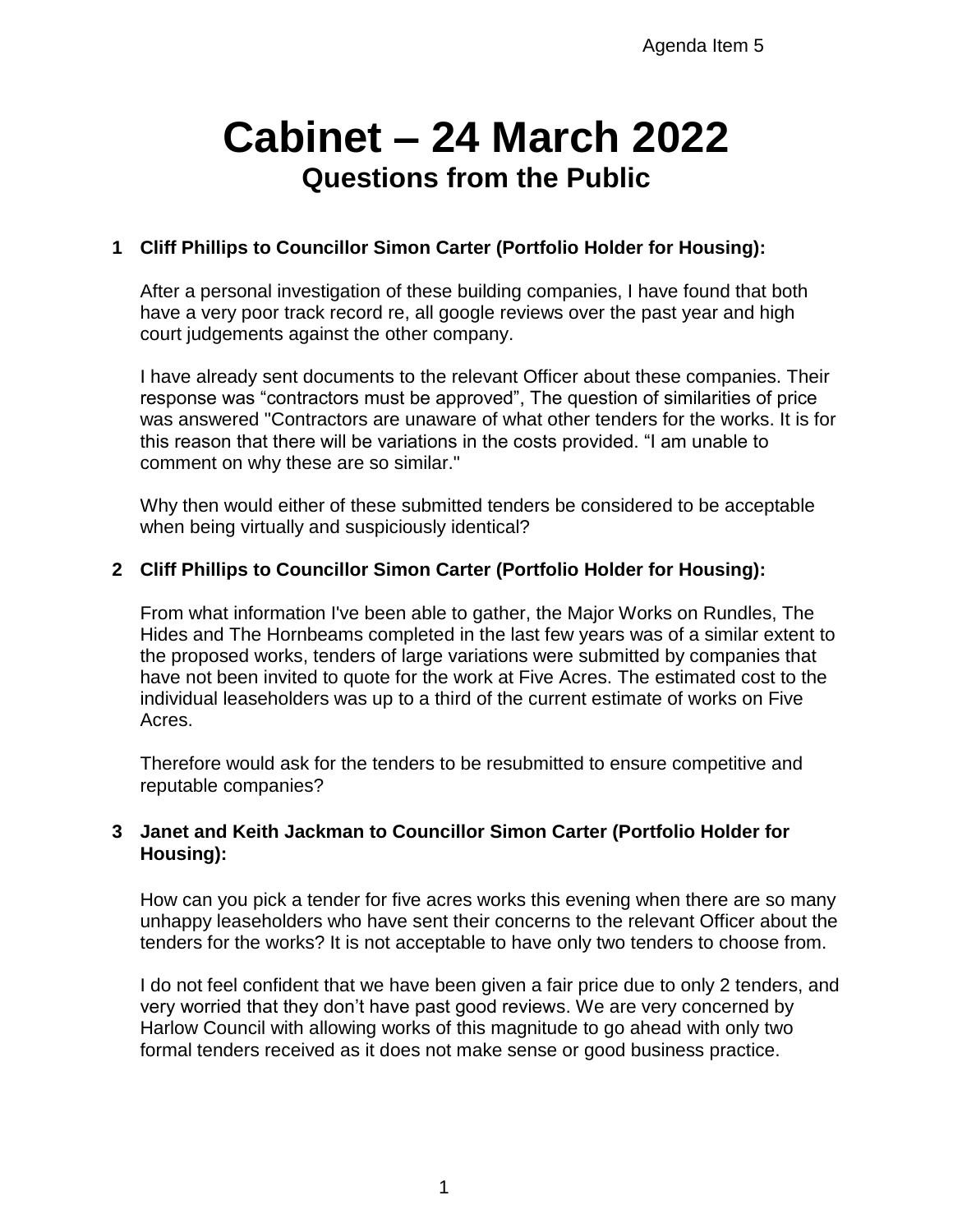Additionally, we have noticed that you are using different contractors for sites all the time.

### **4 Janet and Keith Jackman to Councillor Simon Carter (Portfolio Holder for Housing):**

I think with what's going on in the world with Covid, war, high bills etc. That major work should come to a stop at the moment. It's not fair on people.

Can the works not be done over a long period so we haven't got £30,000 bill to pay at once. If the council maintained their buildings, we wouldn't have such a high bill. Maybe then the cost of the preliminary would not be so costly & bring our bill down. Maybe they would not need huts & phone lines etc. These contractors could go to work like any other company's workers do.

Will this be considered by Harlow Council? It is ruining people's lives & the councils don't care as they can use taxpayers' money for their tenants. We feel that we are being ripped off by these contractors & something needs to be done to protect us, leaseholders. The government needs to step in because this is happening in all councils across the country and we will not stop fighting as a group.

## **5 Aysegul Sahin Williams to Councillor Simon Carter (Portfolio Holder for Housing):**

I'm really concerned because my job isn't safe and I don't have any money to pay for this. How can you expect us to pay for this work all of a sudden, if I knew about the potentially high costs years/months in advance then I could have at least tried to save something. I feel completely let down by Harlow Council.

Could there be more done to try and receive further tenders from contractors to try and reduce the cost?

## **6 Sally Jones to Councillor Simon Carter (Portfolio Holder for Housing):**

Where is the condition survey for the roof, windows and cladding as we have not received this yet?

## **7 Sally Jones to Councillor Simon Carter (Portfolio Holder for Housing):**

As we understand it according to our lease they will build up our service charges in a separate fund to gain interest over time. We would like to know if this has been done and if this can contribute to any major works? If not then what will these service charges be used for?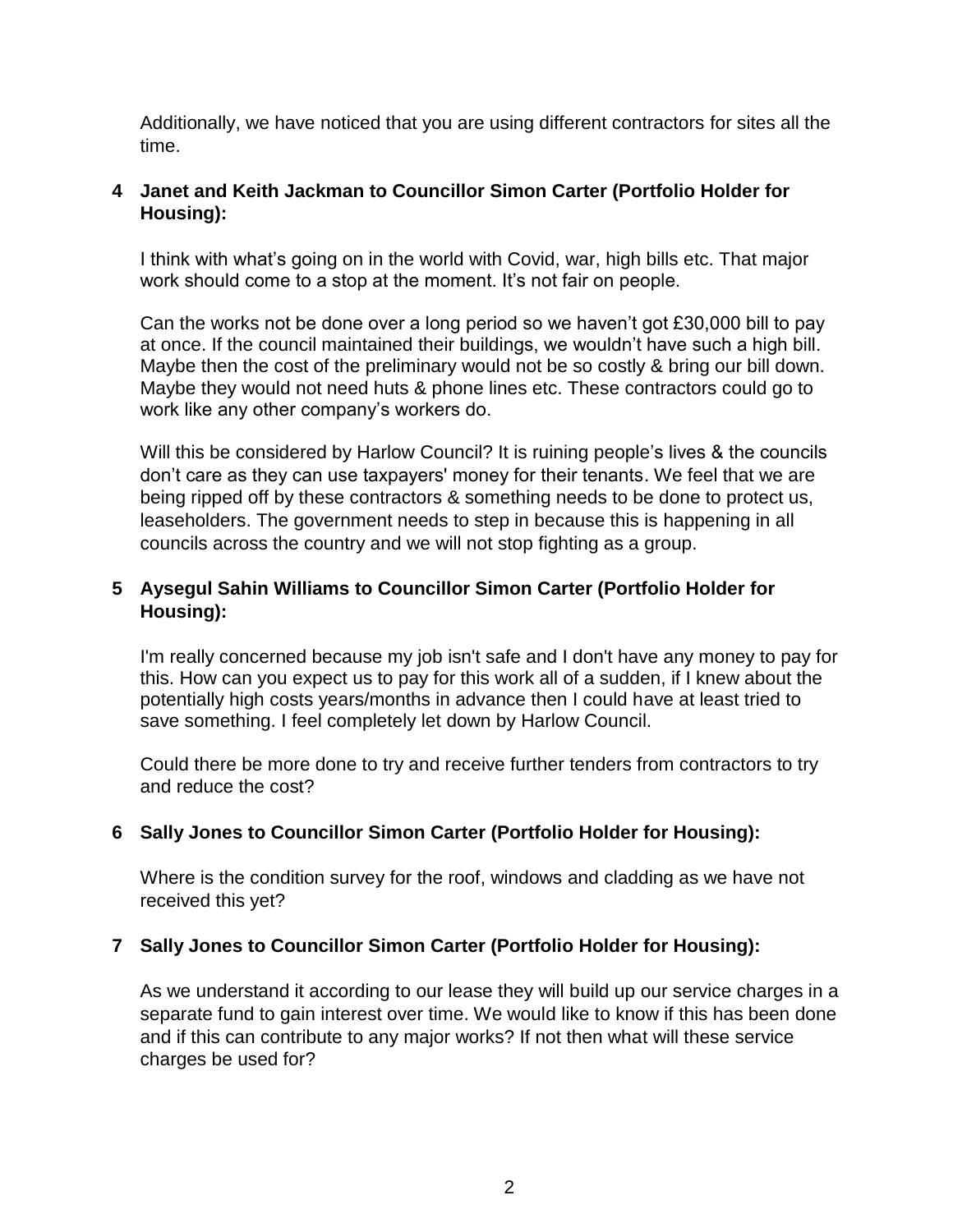### **Reply from Councillor Simon Carter (Portfolio Holder for Housing) to questions 1-7:**

Thank you to all four of the questioners for these questions. Because they are linked I am providing one composite answer, which is available in hard copy. There is also a copy of the report coming to this committee tonight which provides more information. Each questioner may also ask a supplementary question is response to this answer.

I understand and appreciate that major works can be a financial burden to Leaseholders, and you have been provided with detailed answers to these questions. I and my Housing colleagues will continue to respond to any further questions you may have with information and support in addition to the further consultation that will occur after the awarding of the contract.

The Council, as the landlord for the block, is responsible for keeping the maintenance to an acceptable standard with an obligation to ensure the structure and fabric are kept in good order. The works listed for these blocks have been identified as required in order to meet these obligations to ensure its building components remain safe and serviceable. The project also improves the energy efficiency and reduces ongoing maintenance costs. It is, however, understood by their very nature these works can be disruptive. Every effort has been taken to minimise disruption by packing these works together. Evidence suggests this approach is more cost effective, lowering the potential costs to Leaseholders such as only one use of scaffolding, as outlined in their lease.

Consultation with those Leaseholders within the block has and is being undertaken through the formal processes. Leaseholders are invited at various stages of the consultation process to express their views in an environment of openness and transparency, to ensure works are fair and reasonable.

I note the question regarding a potential "sinking" fund for these works. Approximately. 20 years ago, all Leaseholders were written to, with the option of establishing a "sinking" fund as part of service charges or to pay for major works as and when, required. The response from the Leaseholders was to pay major works invoices as and when required.

The contract award report tonight outlines the procurement process the Council has undertaken, and its approach. For information, a minimum of two contractors are required to provide estimates for the works, aligned to the legal requirements. Seven companies were invited to tender, as described in tonight's report.

All tenders are appropriately evaluated, carrying out intensive checks to ensure that tenders meet the Council's requirements which include quality and insurances, as well as financial and economic standing. You will note from the contract award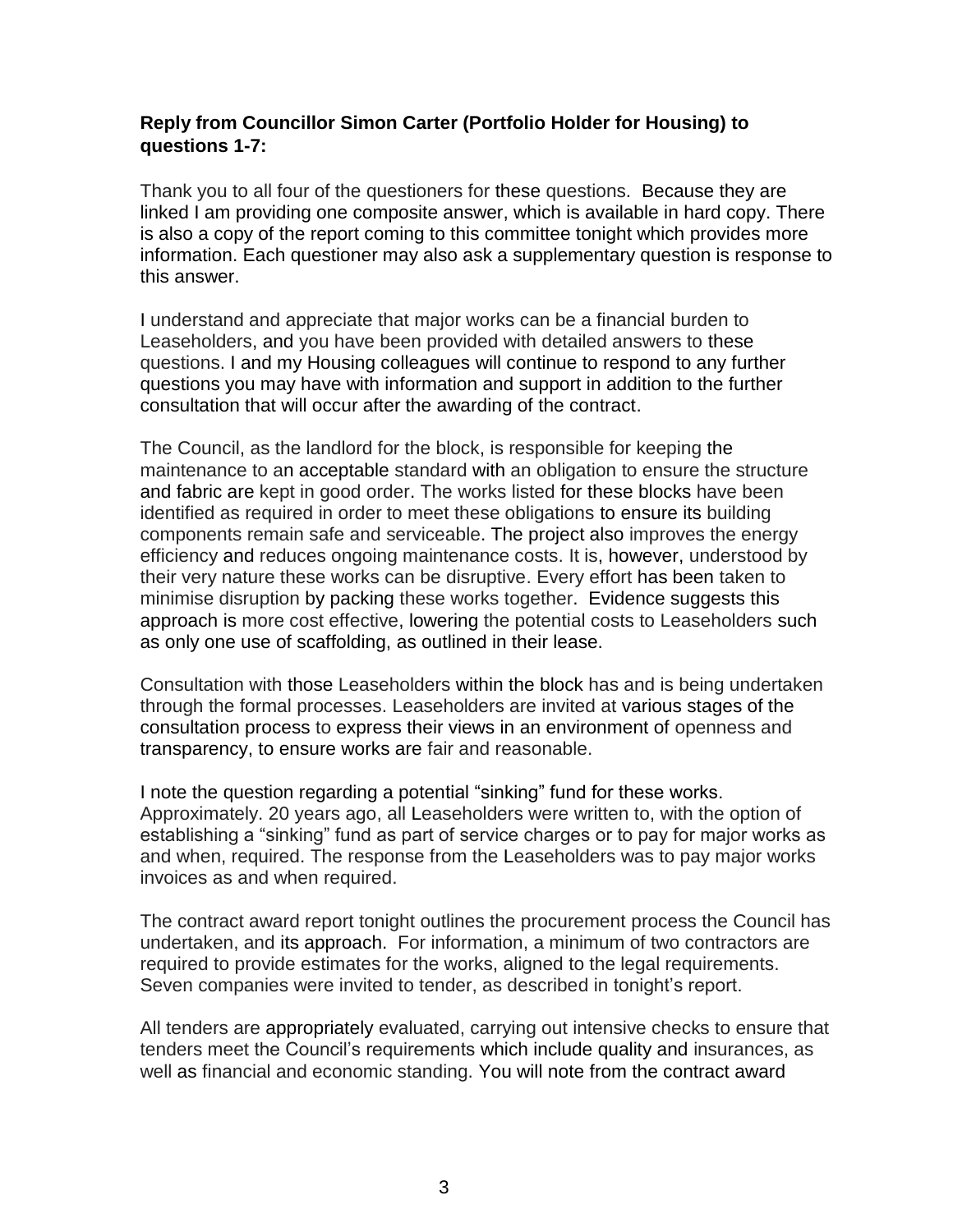tonight, both quality and price are evaluated separately to ensure a balanced award of any contract, with quality evaluated first.

It is usual practice for Leaseholders to be informed of the winning contractor and also to receive a breakdown of the works specification and background information, including surveys. This is the next stage of the consultation process and the information will be sent out in the post. A meeting will also be arranged for leaseholders to review and inspect the tender documents and associated information.

In addition, it is also usual practice for evening meetings to be arranged with council officers and relevant contractors who will be doing the work. Leaseholders will have the right to challenge either the cost (including fees) or scope of the works with a formal challenge that can be done at any time during the major works process using the First Tier Tribunal Property Chamber.

Unfortunately, there are no grants or government funding for these works, which are paid for from the Council's ring-fenced Housing Revenue Account. However, the Council continues to make representations to help support the costs associated with increased building safety.

The Council have put in place several repayment options to help Leaseholders spread the cost and which include:

- 1. 2.5% Prompt Payment Discount.
- 2. Ten months interest free payments.
- 3. Interest free loan over term of up to 5 years (secured against your property).
- 4. Council loan secured against your property.
- 5. Discretionary loan (secured against your property).
- 6. Voluntary charge.
- 7. Flexible payment option.

Individual leaseholders are encouraged to contact their Housing Officer to discuss the best way forward for them.

The Council considers these works to be considered transformative, making the outside of your homes look more attractive, and the inside safer and more thermally efficient, with ongoing savings to maintenance costs.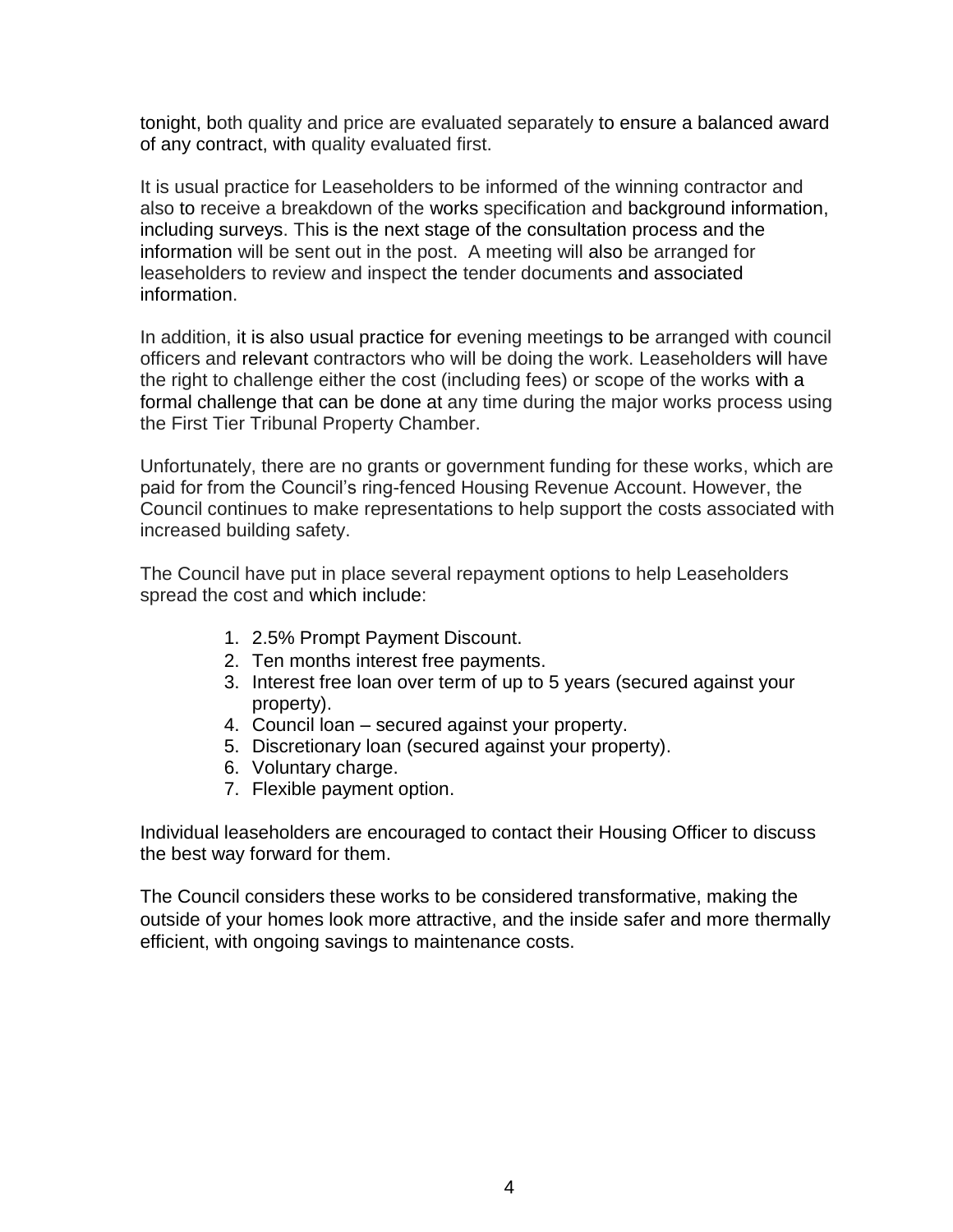# **Cabinet – 24 March 2022 Questions from Councillors**

### **1 Councillor Chris Vince to Councillor Joel Charles (Deputy Leader and Portfolio Holder for Community and Business Resilience):**

Can you give an absolute assurance that the priority of HTS is and should be property and environment of Harlow above and beyond the profit of other aspects of the new business plan?

### **Reply from Councillor Joel Charles (Deputy Leader and Portfolio Holder for Community and Business Resilience):**

One of the cornerstones of the plan is to continue to focus on the performance of the core service that HTS was established to deliver. In the first year of the new business plan, for example, there are commitments to update the service level agreement, key performance indicators and value for money benchmarking to ensure a focus remains on the core activity sitting within property and environment. The revenue target, predicted to land at over £31 million by 2026/27, reflects the ambition for property and environment within the now HTS Group.

My colleagues within the Cabinet are taking forward various elements of this focus on property and environment, particularly Cllr Nicky Purse who is working closely with HTS on the ground. The new subsidiaries sitting under the group structure, two of which are subject to a feasibility study and options appraisal respectively, enable the HTS Group to grow to support its future viability and pave the way to access new market opportunities to drive a commercial approach that was always envisaged as the next logical step for our local authority trading company. This is a commitment reinforced in the council's corporate strategy, complementing the work to deliver the best possible core service.

### **2 Councillor Tony Durcan to Councillor Russell Perrin (Leader of the Council):**

As your aware following the evidence provided at the Hertfordshire County Council health scrutiny committee its now clear that there is no current agreed funding for the design and development of a new PAH.

Could you explain your understanding of the situation?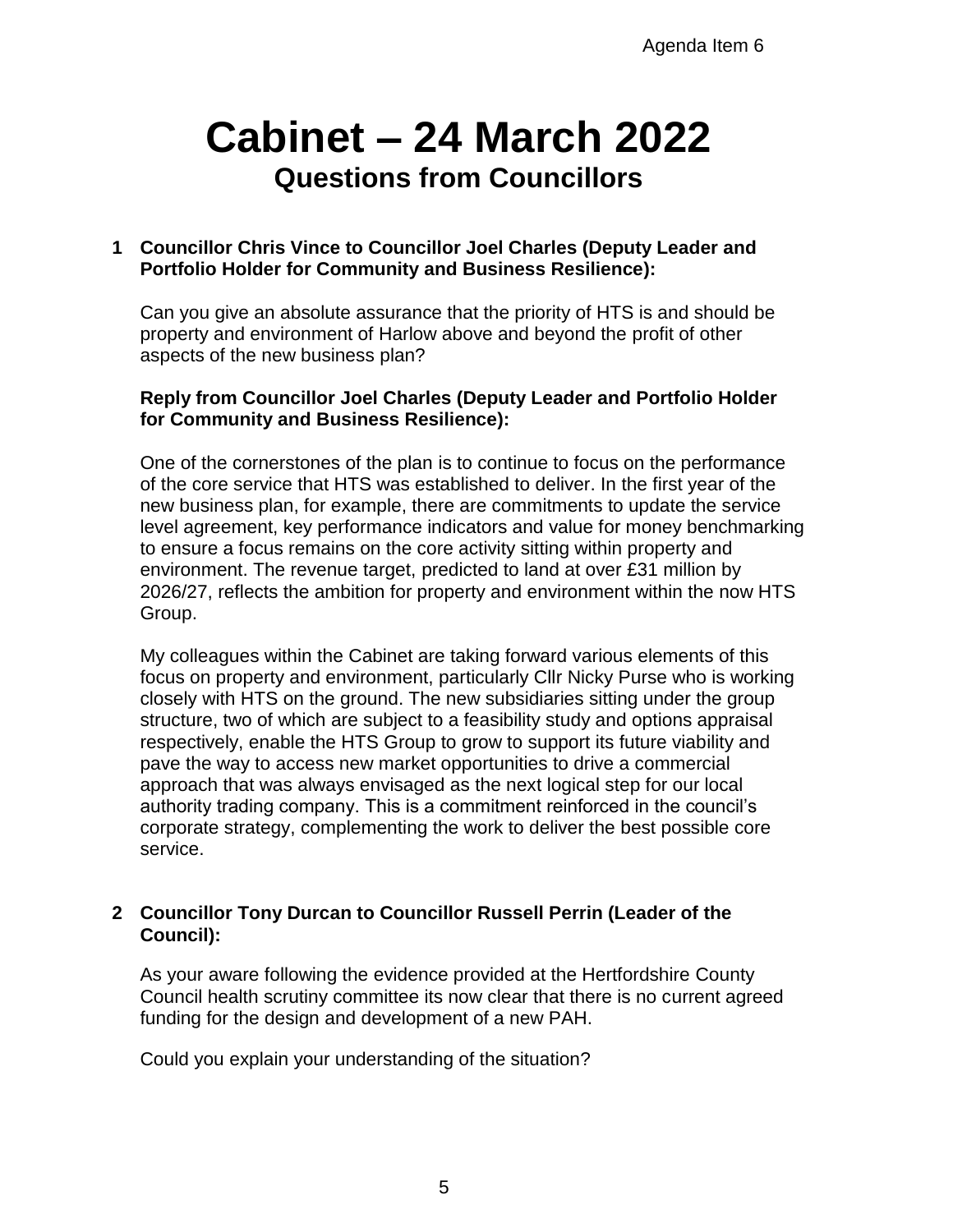Whist the MP and your own cabinet members have indicated that funding had been agreed could we ask you to facilitate an urgent meeting to understand what is fact and what is fiction, with key partners including the political leadership from each party?

### **Reply from Councillor Russell Perrin (Leader of the Council):**

We have received no correspondence from the Department for Health to contradict the Government's recent detailed announcement about Harlow's new hospital as part of their "Levelling Up White Paper". The announcement stated that "a new integrated, high-tech healthcare campus will replace the ageing Princess Alexandra Hospital. As such we continue to be one of the 8 pathfinder hospitals as part of the national new hospital programme (NHP).

The NHP is working to secure a clear funding settlement from HM Treasury through a complete new hospital programme business case that supports the 48 new hospital schemes planned for 2030.

Our understanding is that the NHP is making the case for an increased level of investment, sufficient to enable preferred options to be delivered across all pathfinder schemes and all other schemes.

This is aligned with a review by the NHP of the minimum standards required (for example including the percentage of single rooms and the amount of digital investment required). Detailed costs for the outline business case cannot be finalised until final guidance on minimum standards has been received.

It is clear that the cost of delivering a new a new integrated, high-tech healthcare campus on a greenfield site, including digital investment and investment in net zero carbon technology, significantly exceeds the original indicative allocations announced in 2019 (£350m).

We understand that the NHP programme business case will be presented to HM Treasury at the end of the spring.

## **3 Councillor David Carter to Councillor Dan Swords (Portfolio Holder for Regeneration):**

I understand the cabinet member for regeneration has announced a new house building programme that we will see tonight. I want to know whether any more money will be wasted on consultancy plans and fees that lead to nothing and if these schemes will actually be delivered and not just left on the shelf as they have been in the past?

### **Reply from Councillor Dan Swords (Portfolio Holder for Regeneration):**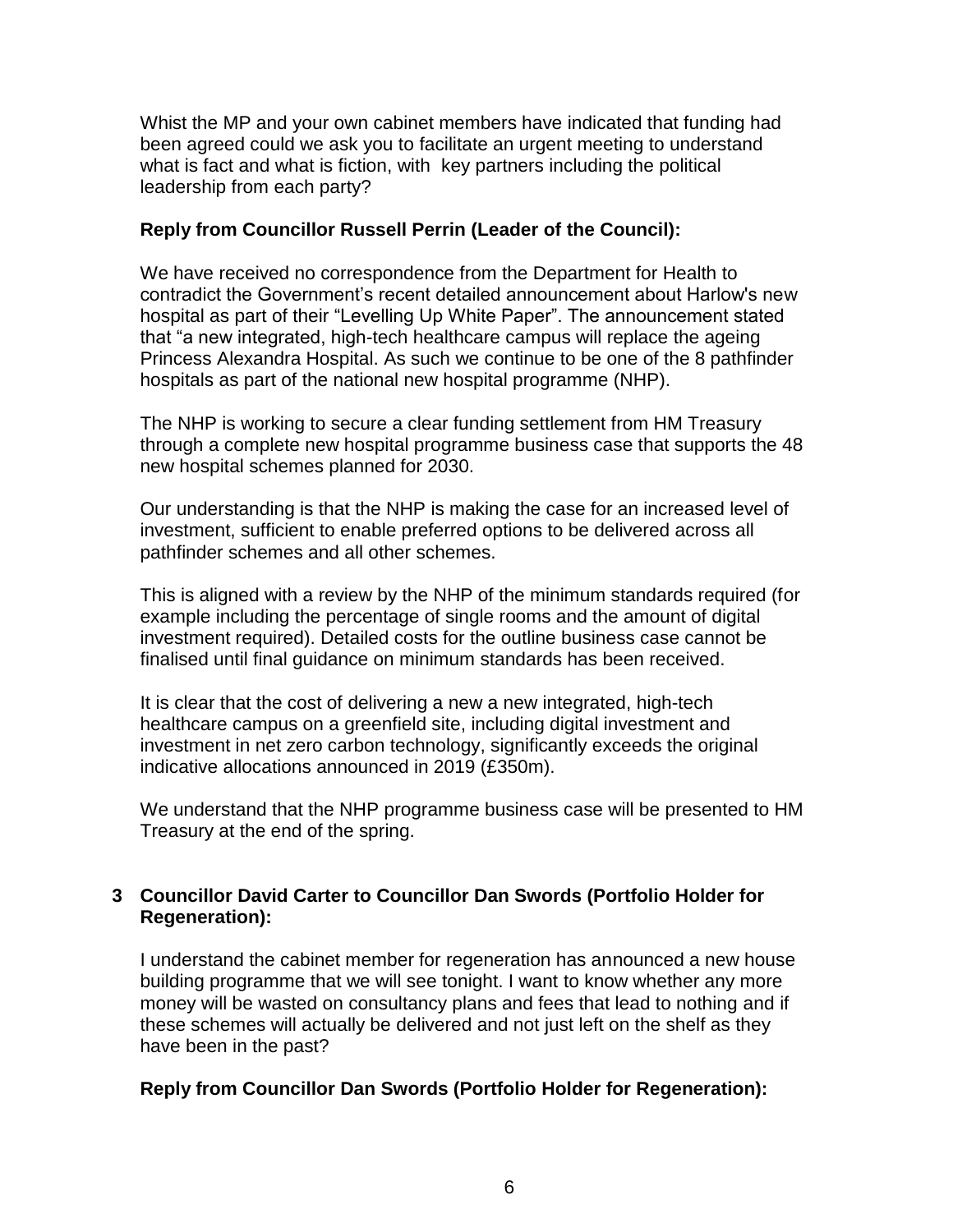Thank you for your question.

The New House Building Programme (NHBP) we are setting out tonight will not only deliver hundreds of new council homes for Harlow families, but it radically overhauls the way that the council goes through the process of housebuilding.

As set out in the report, a new three-stage process will ensure value for money is at the forefront of every decision. At all three stages, both myself and the Director of Strategic Growth and Regeneration must sign off formal reports setting out in depth detail of the scheme and its ambitions.

This comes of top of a dedicated section in the report about value for money. This follows an internal review when it came to light that £1.13 million had been spent by the former Cabinet Member for Regeneration on housebuilding projects that never happened.

The NHBP also focuses on delivery.

The 2021 Scrutiny Report into housebuilding highlighted the litany of failures in the process. I will not go through those well-versed issues, but this report addresses them all.

The new process will ensure that never again will £450,000 be spent on designs, plans and consultant's fees only to discover a water main under the site.

It goes further and makes clear that there will be absolute transparency and accountability at every stage.

And finally, it shows how we will be on site building new council homes for Harlow families within months.

So, no schemes will be left on the shelf. Never again will taxpayers money wasted and yes, we are delivering hundreds of new council homes for Harlow families.

#### **4 Councillor David Carter to Councillor Dan Swords (Portfolio Holder for Regeneration):**

For many years people have promised to do something about the Town Centre. I see that a new three-part plan has been announced, but when will we see action? Not just more plans, but actual construction work.

#### **Reply from Councillor Dan Swords (Portfolio Holder for Regeneration):**